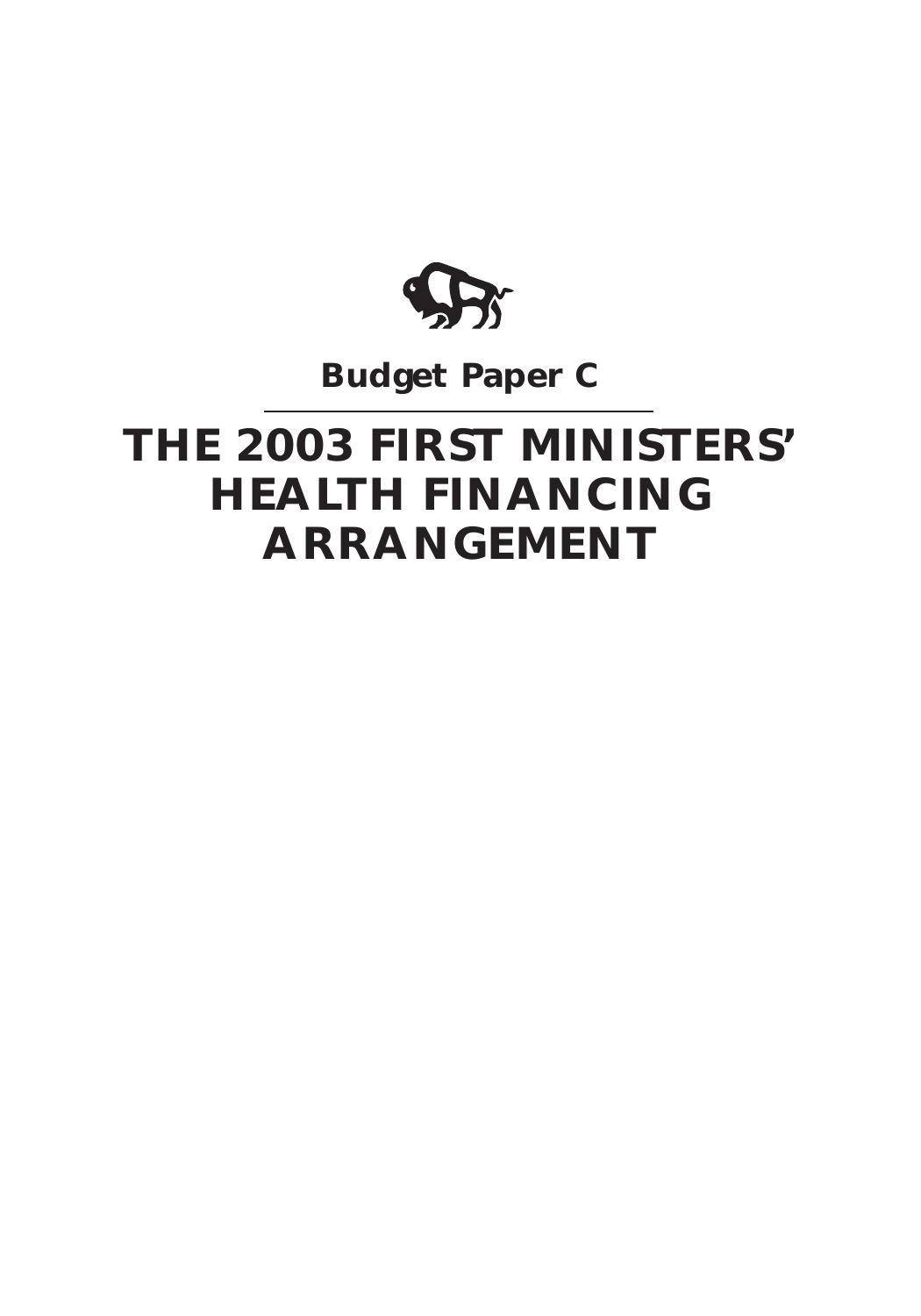# **THE 2003 FIRST MINISTERS' HEALTH FINANCING ARRANGEMENT**

#### **Contents**

| Federal Transfers for Post-Secondary Education and Social Services to be Cut 8 |  |
|--------------------------------------------------------------------------------|--|
|                                                                                |  |
|                                                                                |  |
|                                                                                |  |
|                                                                                |  |
| Appendix B: History of Federal Support for Major Social Programs 15            |  |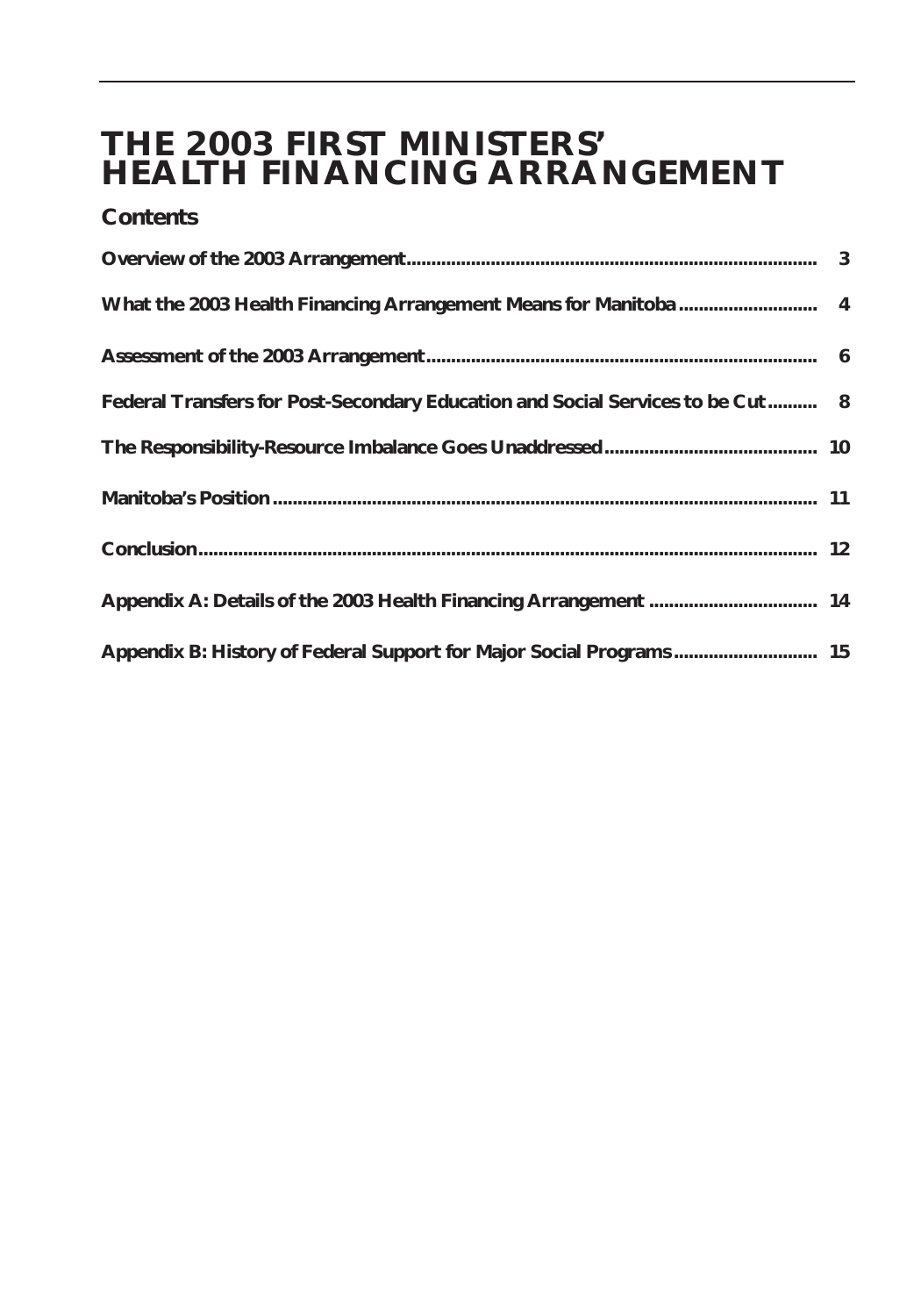# **THE 2003 FIRST MINISTERS' HEALTH FINANCING ARRANGEMENT**

On February 5, 2003, Canada's Premiers and the Prime Minister met to discuss a new federal financing plan to support provincial and territorial health care programs. In advance of the meeting, Premiers expected a significant increase in federal funding for health. These positive expectations were based on the following.

- $\blacksquare$  The current federal share of health and other major social program funding had increased as a result of the September 2000 First Ministers' Accord, yet remained low by historical standards.
- $\blacksquare$  Two major federal reports commissioned to examine the federal role in health care called for substantial increases in federal funding of provincial and territorial health care programs.
- $\blacksquare$  The Prime Minister consistently stated that health care would be his government's top priority in its upcoming Budget.
- $\quad \blacksquare$  The federal government's surplus was again larger than expected and the prospects for continued surpluses remained bright.

The health financing arrangement that emerged from the February meeting represented an important increase in federal funding, and will provide some support for Manitoba's plan for health reform.

However, while the 2003 Arrangement strengthens to some degree the federal government's partnership role, it does not address Canadian's expectations in terms of sustainable public financing for their health care system. Nor does it meet the recommendations of Commissioner Romanow and Senator Kirby in their respective health care reports.

*While the 2003 Arrangement strengthens to some degree the federal government's partnership role, it does not address Canadians' expectations in terms of sustainable public financing for their health care system.*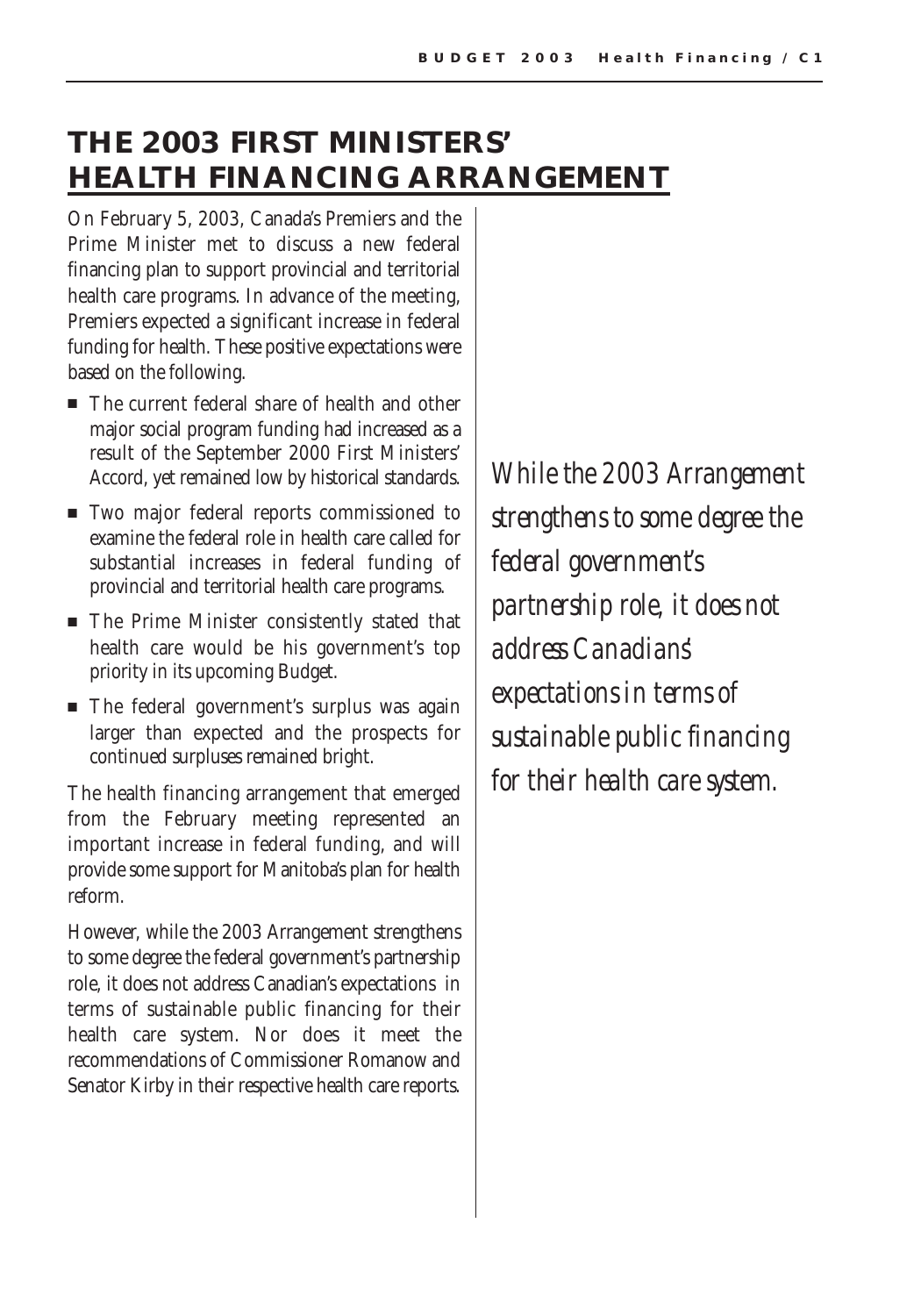Manitoba's concerns with the 2003 Arrangement, discussed in this Budget Paper, are summarized below.

- $\blacksquare$  The federal share of funding for health and other social programs remains substantially below the 25% threshold recommended by Premiers and Commissioner Romanow.
- $\textcolor{black}{\blacksquare}$  Base funding for the Canada Health and Social Transfer (CHST) was not increased. While the funds flowing from the CHST Supplements are welcome, they do not translate into an ongoing sustainable financial commitment from Ottawa.
- $\quad \blacksquare$  With new funding being either "one-time" or targeted, the 2003 Arrangement does not address the current imbalance between the responsibilities and resource capacity of the two orders of government.
- $\blacksquare$  The annual amounts in the Health Reform and the Diagnostic/Medical Equipment Funds are not adequate to achieve the reforms required in the health care system.
- $\quad \blacksquare$  These targeted funds create additional spending pressure, at least over the short term.
- $\blacksquare$  The decision to set the level of transfers in respect of post-secondary education and social services, substantially below that which existed in 1994/95, creates a significant funding gap for provinces and territories to address.
- $\blacksquare$  This decision to re-allocate funding to health from post-secondary education and social services artificially raises the federal share of health care funding, and raises questions about federal accountability and transparency.
- $\quad \blacksquare$  The Arrangement is back-end loaded insofar as much of the funding in the first three years is financed from the 2002/03 federal surplus. The ongoing financial commitment is modest over this period and only starts to rise, in any appreciable way, in the medium term.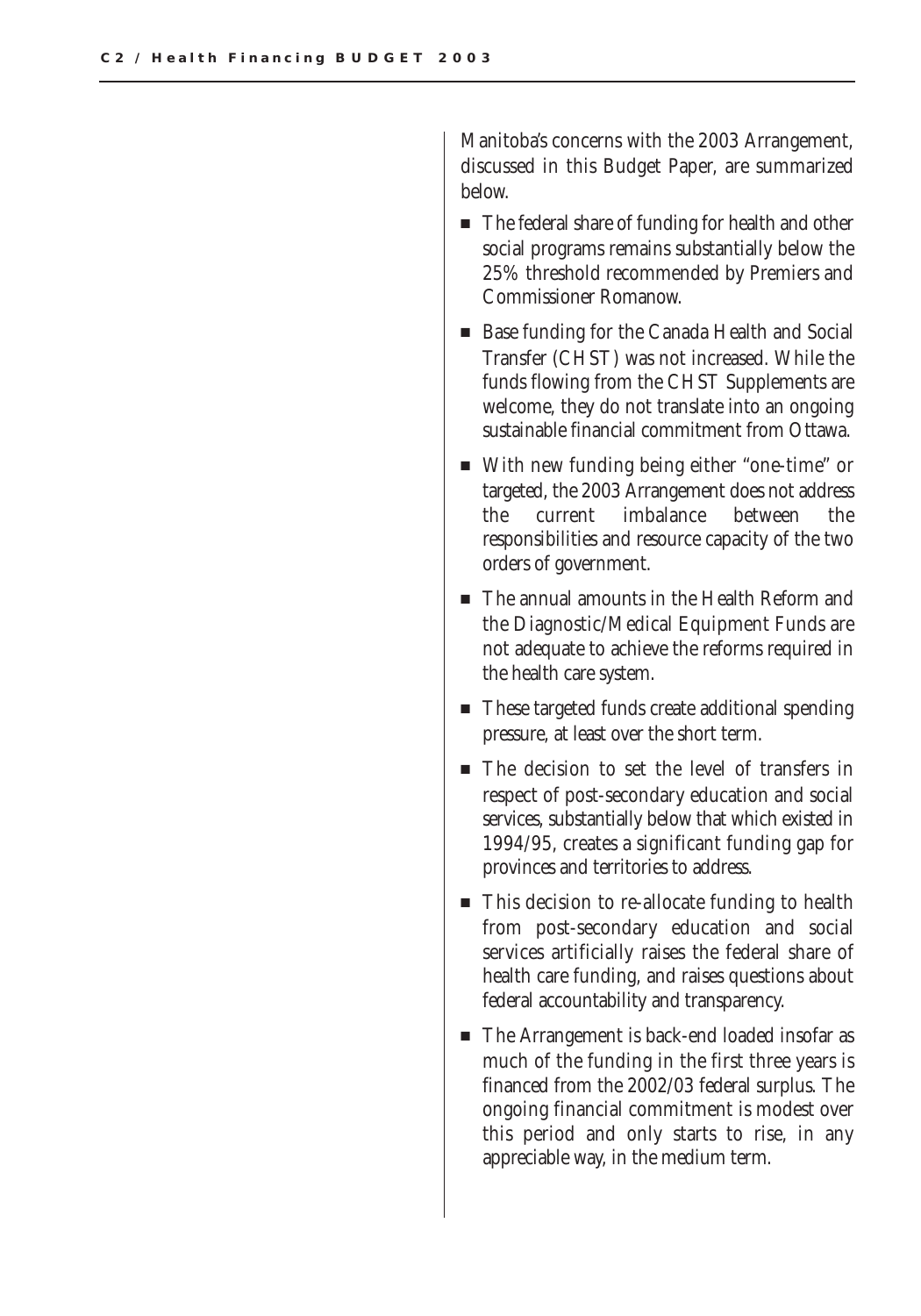# ■ Overview of the **2003 Arrangement**

The 2003 Health Financing Arrangement is a multi-year plan for federal funding of major provincial and territorial social programs. A detailed table, outlining the payment schedule and purpose of the amounts announced by the federal government over the next five years, can be found in Appendix A. The table below summarizes the 2003 Arrangement for the next three years, identifying previously announced funding increases, and differentiating between the funds which will and will not flow directly to provinces and territories in support of health care programs.

#### **Summary of the 2003 Health Financing Arrangement**

|                                                 | 2003/04 | 2004/05               | 2005/06 | Total |
|-------------------------------------------------|---------|-----------------------|---------|-------|
|                                                 |         | (Billions of Dollars) |         |       |
| <b>Total Federal Funding Increases</b>          | $6.2*$  | 5.4                   | 7.7     | 19.3  |
| Less: Old Money (previously announced)          | (0.7)   | (1.3)                 | (1.9)   | (3.9) |
| Less: Funds for Federal Programs and Priorities | (1.0)   | (1.1)                 | (1.3)   | (3.4) |
| Equals: New Money for Patient Care              | $4.5*$  | 3.0                   | 4.5     | 12.0  |

\* The Additional CHST Supplement of \$2 billion in 2003/04, included in the total, will be made available to provinces and territories if "the Minister of Finance determines during the month of January that there will be a sufficient surplus above the normal contingency reserve to permit such an investment."

At the 2003 First Ministers' meeting, the federal government announced a \$17.3 billion increase in funding for health care. As well, it announced that it would provide up to an additional \$2 billion in 2003/04 if its surplus exceeded normal contingency requirements. Of this total, \$7.3 billion was either previously announced or will flow to federal health initiatives, not directly to provinces and territories for core health care services.

Of the potential \$12 billion in new money flowing from the federal government to provinces and territories for patient care over the next three years,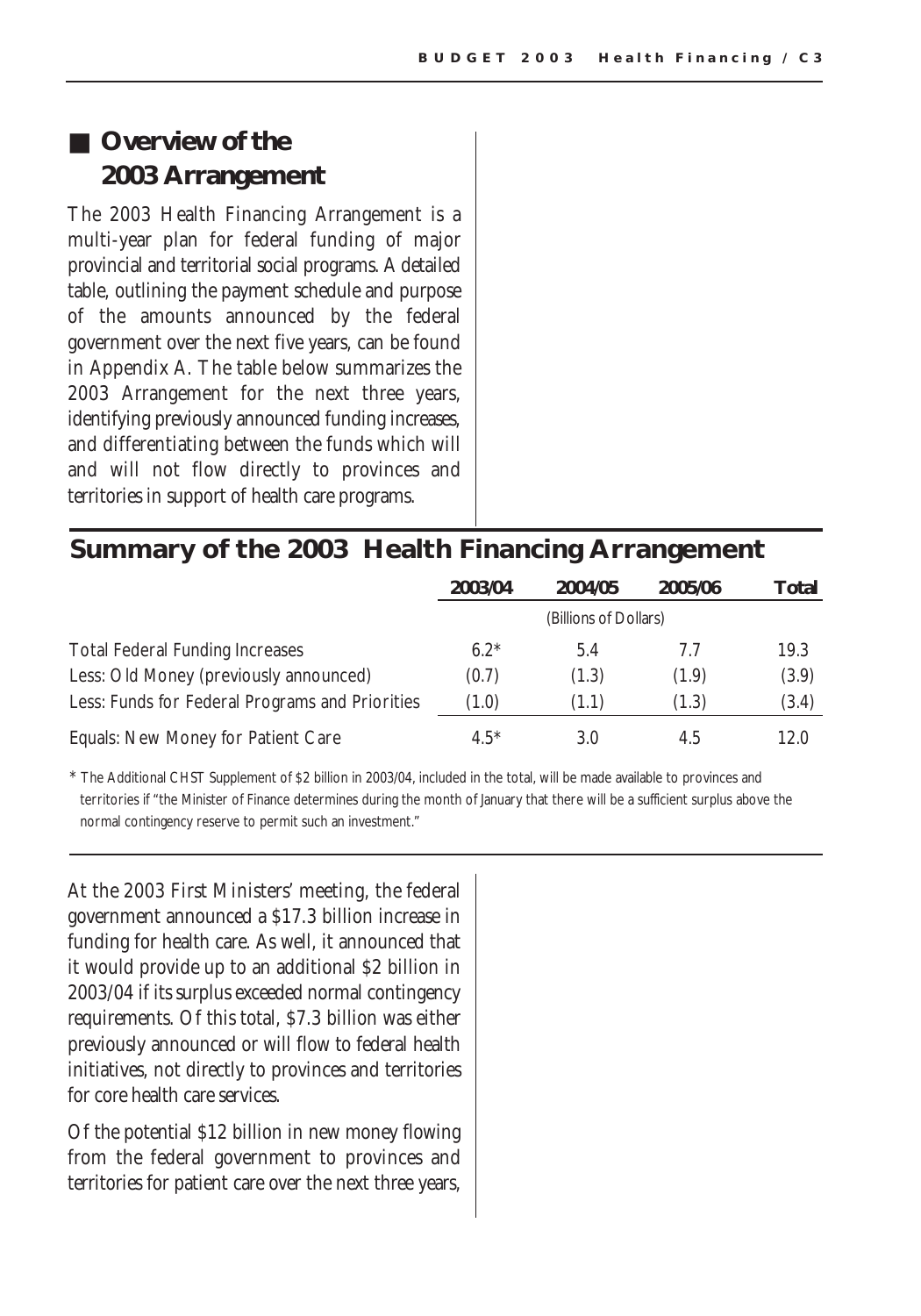#### **Federal Response to Romanow's Recommendation Chart 1**



#### **FUNDS FOR FEDERAL HEALTH PROGRAMS**

*Manitoba believes that the federal government has an important role to play in providing certain programs that fall outside of the scope of provincial and territorial health care programs, such as the development of a National Immunization Strategy. However, federal expenditures in areas like an Employment Insurance family leave benefit or health technology assessment, should not be portrayed as contributions to provincial and territorial health care spending.*

*The federal government also depicts funding for its own program responsibilities, such as health care for Aboriginal persons and its regulatory process for new drugs, as part of its contributions to provincial and territorial spending. These are programs that the federal government has delivered for many years as part of its constitutional responsibilities.*

\$7.5 billion has been targeted for health reform initiatives in the areas of primary care, home care, pharmaceutical care and diagnostic medical equipment. This amount is only half of the \$15 billion recommended by the Commission on the Future of Health Care in Canada (Romanow Commission) and the Standing Senate Committee on Social Affairs, Science and Technology (Kirby Committee). This shortfall represents what has been termed the "Romanow Gap." It is also substantially less than what was proposed by Premiers at their January 23, 2003 meeting.

The federal government announced that it will provide \$2.5 billion as a one-time CHST Supplement "to relieve existing pressures." The federal government also announced that it would provide an additional CHST Supplement of up to \$2 billion at the end of the 2003/04 fiscal year if "the Minister of Finance determines during the month of January that there will be a sufficient surplus above the normal Contingency Reserve to permit such an investment." Such contingent funding does not provide a stable and predictable funding base for major social programs. Manitoba believes that funding increases should be negotiated and reflect objective, measurable factors, such as growth in Gross Domestic Product.

# ■ What the 2003 Health **Financing Arrangement means for Manitoba**

Funding for health and other social services flowing from the 2003 Arrangement and 2003 Federal Budget will affect the provision of health and other social services received by Manitobans in two ways. First, the CHST Supplement and additional CHST Supplement will be used to offset cost increases for health, education and social services that exceeded CHST support in 2002/03 and are budgeted for in 2003/04.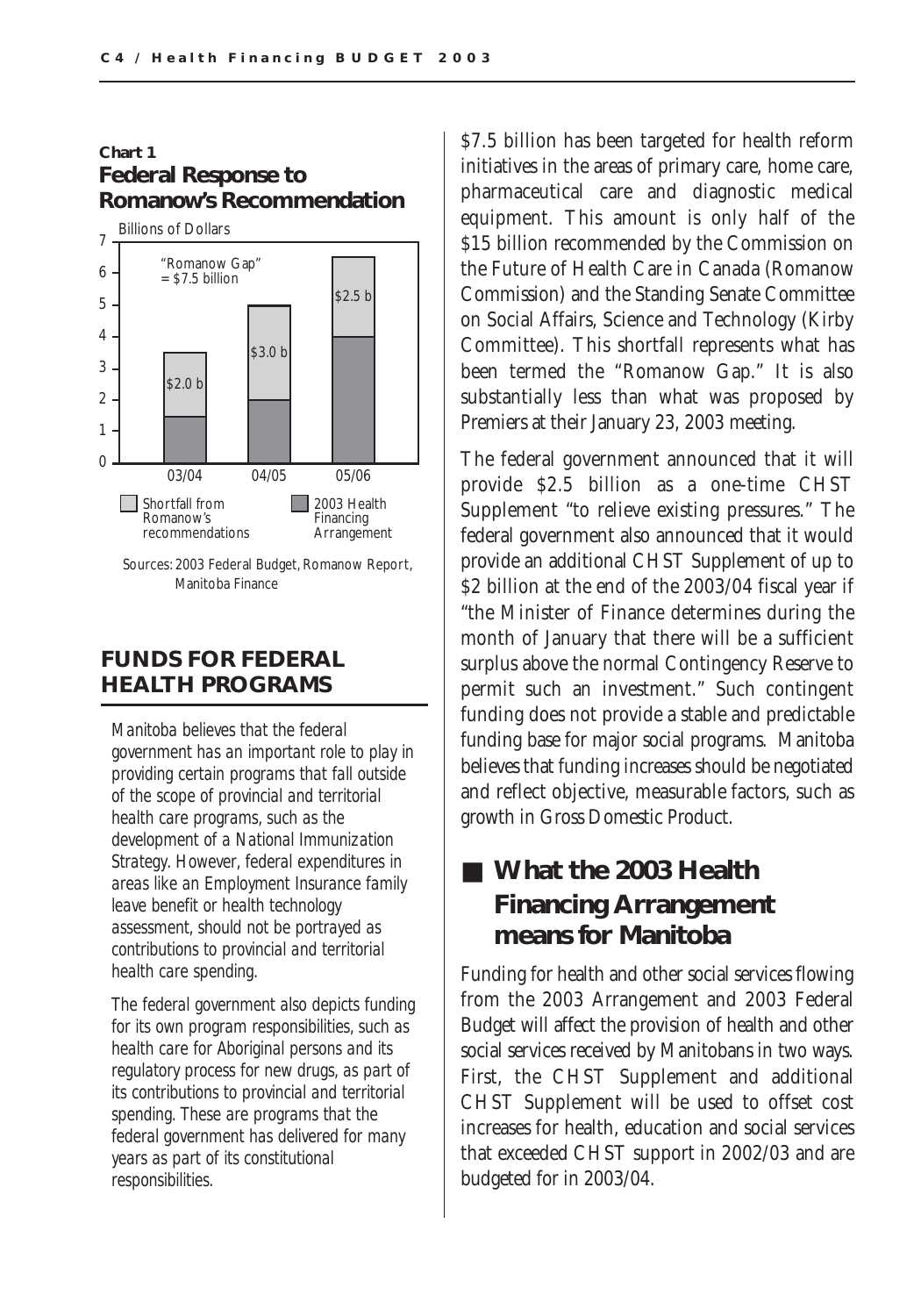Second, Manitoba's share of the amounts identified in the federal Budget for health reform, approximately \$275 million, will be utilized over the next three years to continue the work of restructuring and enhancing health care delivery in the province.

Costs in health, education, and social services continued to grow as provinces and territories awaited the recommendations of the Romanow Commission and the federal response to it. Moreover, reform of the health care system in the province has proceeded on the assumption that funds would be flowing from the federal government to support this work. In 2002/03 and 2003/04, program costs associated with health, education and social services are cumulatively estimated to be \$760 million higher than they were in 2001/02.

Given that the federal government has surpassed its fiscal targets by a wide margin every year since taking office, it is reasonable to assume it will make good on its promise to provide the additional \$2 billion CHST Supplement funding to top up the \$2.5 billion already announced. Manitoba plans to utilize its \$164 million share of this \$4.5 billion total to relieve existing pressures in major social program costs anticipated in the coming fiscal year, as well as some that the Province has incurred in anticipation of the Romanow Report and the federal response.

While the immediate cash infusion that the CHST Supplement represents is welcome, previously announced increases in base funding for the CHST and targeted funding will only support about a 1.5% increase in health, education and social service spending in 2003/04 and about 1.0% over the medium term. As a consequence, significant pressure will remain on the Province as it seeks to sustain or enhance these important programs.

Because of the manner in which the federal government has chosen to split the CHST into the Canada Health Transfer (CHT) and Canada Social Transfer (CST), its support for education and social

#### **PATH OF HEALTH CARE REFORM IN MANITOBA**

*The 2003 Health Financing Arrangement sets out a path for continued reform in four key areas of the health care system. In line with the reforms currently under way in the province, and the Manitoba Government's commitment to a strong public health care system, the Minister of Health will announce, over the coming months, details of key health care reforms in Manitoba.*

- *Primary Health Care ensure that Manitobans have access to appropriate health care providers, so that they will be able to routinely access care from multidisciplinary health care organizations or teams.*
- *Home Care enhance access to services in the home and community that improve the quality of life of Manitobans, particularly short-term acute home care, acute community mental health and palliative care.*
- *Catastrophic Drug Coverage ensure that all Manitobans have reasonable access to catastrophic drug coverage.*
- *Diagnostic/Medical Equipment – improve access to diagnostic tests and treatment services, including support for the specialized staff training required to maintain and operate diagnostic/medical equipment.*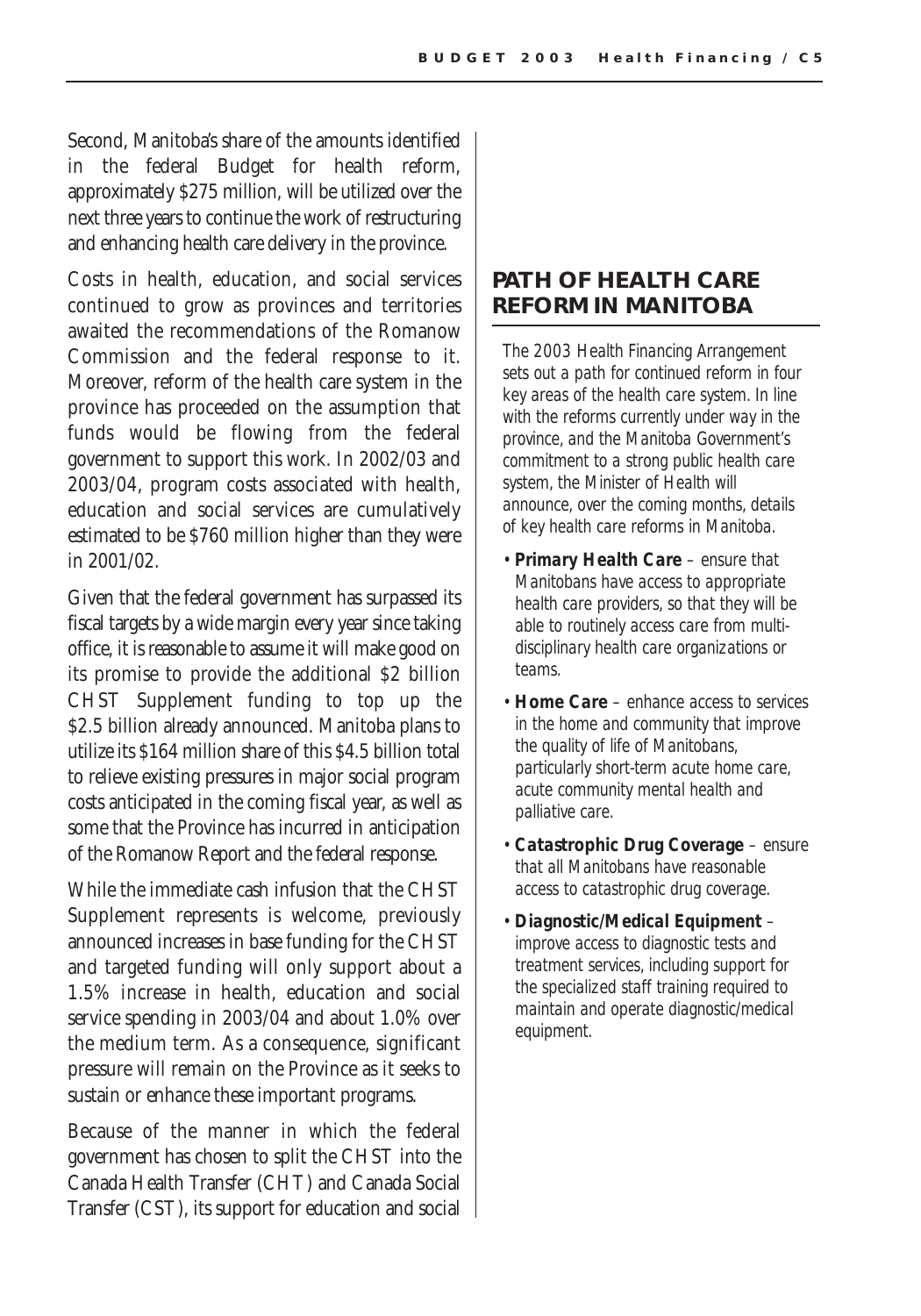*Manitoba's share of the amounts identified in the federal Budget for health reform will be utilized over the next three years to continue the work of restructuring and enhancing health care delivery.*

#### **Chart 2**

#### **Year-to-year Increase in Major Social Program Expenditure and Sources of Funding**



services in Manitoba will effectively be set at a level that is about \$100 million lower than it was a decade earlier, in 1994/95. This stands in sharp contrast with the fact that actual program costs have risen considerably. By the time the CST is implemented next year, costs in these program areas in the province may be expected to be about \$500 million higher than they were a decade ago, reflecting both the impact of inflation and changes in the needs of Manitobans. Such a cut in funding levels will be reflected in services, not only in Manitoba, but in other jurisdictions as well.

### ■ **Assessment of the 2003 Arrangement**

Both the Romanow Commission and Kirby Committee, along with the vast majority of Canadians, expected the federal government to seize the opportunity afforded by time and circumstance to define for itself a more substantial funding role in the future of the health care system. Armed with expert advice from federal health care reports and national health care organizations, and knowledge of the serious funding pressures faced by provinces and territories, the federal government should have been able to provide a more substantive response to questions raised about its future partnership role.

The 2003 Arrangement is a step forward, in terms of the scope of services provided under the publically funded health care system. However, the amount provided to provinces and territories is back-end loaded, and only half that recommended by the Romanow Commission (see Appendix A). As well, a number of the priority areas identified by Romanow and Kirby are yet to be addressed (see Reform Priorities Not Addressed). Provincial priorities that require immediate attention, such as an adequate number and distribution of health professionals, have largely gone unfunded by the federal government.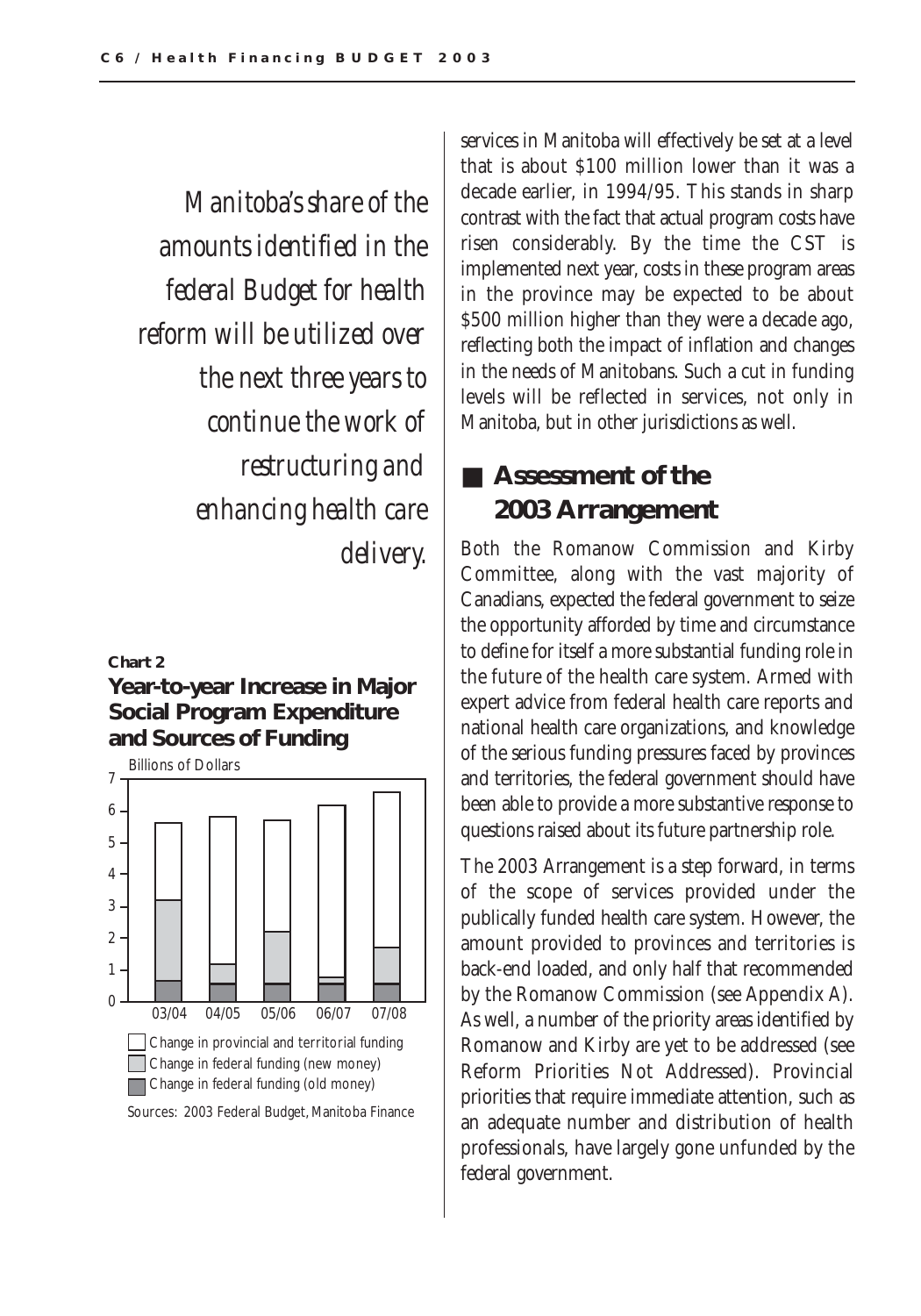Chart 2 compares the projected year-to-year change in expenditure on health, education and social services with the scheduled increases in federal funding. The year-to-year change in new federal funding is quite variable and ranges from a high of \$2.5 billion in 2003/04 to almost nothing in 2006/07.

On average, program costs are expected to increase at a rate of \$6.0 billion per year. Provinces and territories will be expected to cover \$4.2 billion, or 70%; new federal funding will cover \$1.2 billion; and previously announced federal funding will cover \$0.6 billion.

At their January 23, 2003 meeting, Premiers called on the federal government to restore immediately its funding share for major provincial and territorial social programs to 18%, and to raise it by one percentage point per year until it reaches 25%, at which time it would be increased annually by an appropriate escalation factor. Chart 3 compares the Premiers' recommendation for CHST cash transfers with the planned federal funding track.

As Chart 3 indicates, the federal CHST cash contribution to health and other social programs is significantly less than is required to restore its funding partnership. Without additional support, over the next eight years, federal cash transfers remain below 17% of total program costs, and do not approach the share identified by Premiers as necessary to constitute an adequate funding arrangement.

For 2002/03, it is estimated that the difference between what the Premiers defined as an adequate federal share, and Ottawa's actual contribution to health and other major social programs, was about \$5 billion. By the end of the decade, the difference between the 25% recommended by Premiers and the 17% provided by the federal government would translate into an annual shortfall of over \$15 billion, triple its current level.

#### **REFORM PRIORITIES NOT ADDRESSED**

*The 2003 Arrangement establishes two funds that cover four of the priority areas recommended by the Romanow Commission – a Health Reform Fund for primary health care, home care and catastrophic drug coverage, and a Diagnostic/Medical Equipment Fund.* 

*Improving health care services in rural and remote communities was not addressed by the 2003 Arrangement. The Report recommended spending \$1.5 billion over two years to improve access to health care in rural and remote communities.*

*The Kirby Committee recommended the federal government contribute \$290 million per year to increase enrolment in medical and nursing schools, and increase the number of allied health professionals who graduate each year. The 2003 Arrangement did not address health human resources and the 2003 federal Budget provides only \$90 million over five years for planning.*

#### **Planned and Required CHST Cash Transfers Chart 3**

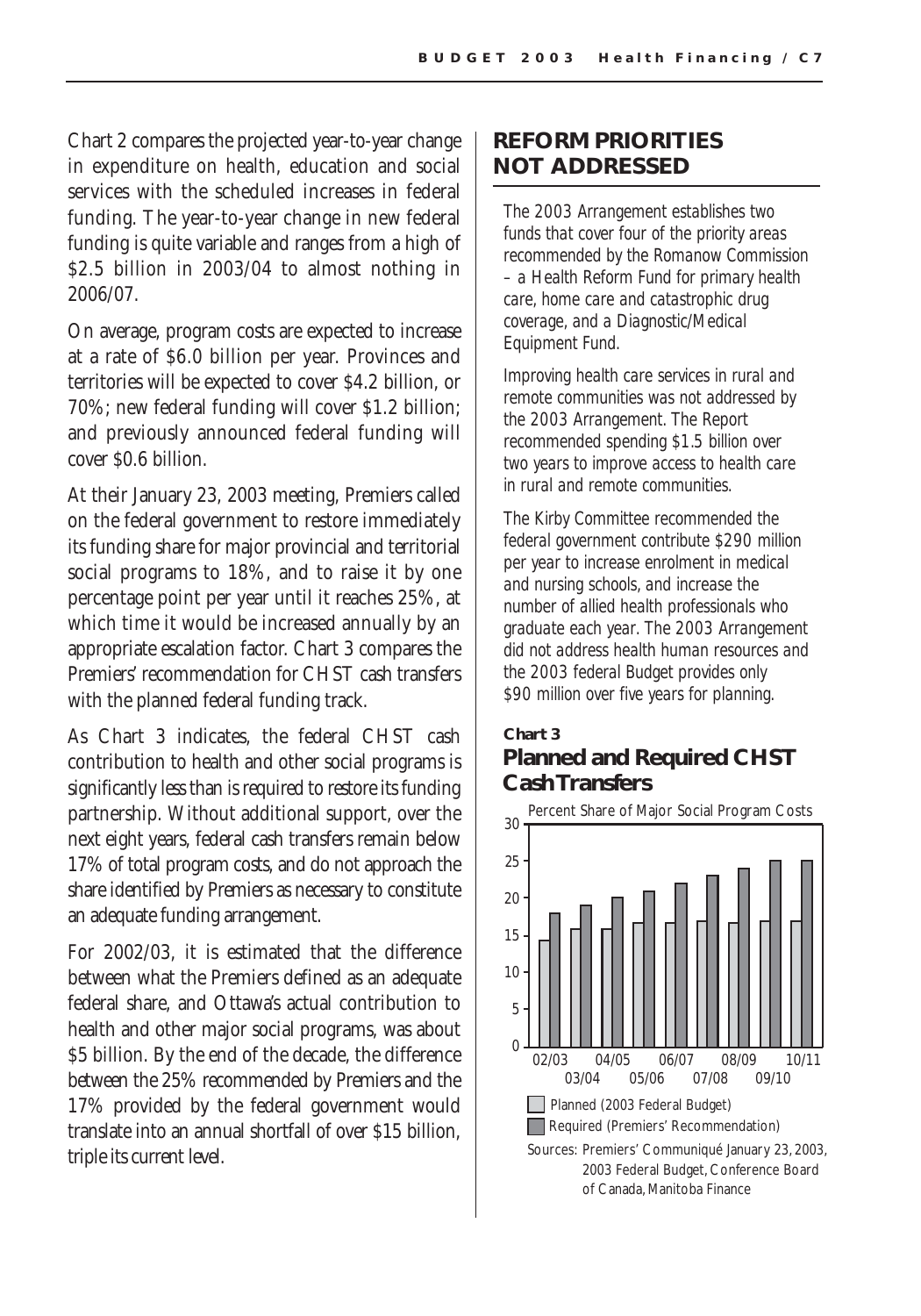**"In addressing the apparent deficit in health funding, that deficit should not be passed on to post-secondary education and social assistance."**

**Final Report of the Commission on the Future of Health Care in Canada** 

#### **Change in Federal Transfers between 1994/95 and 2004/05 Chart 4**





Although the 2003 Health Financing Arrangement lays out the federal government's funding plan, it does not settle the underlying financing issue in respect of major social programs. It does not provide provinces and territories with a level of support that is adequate to address the ongoing cost pressures on core services, and allow them to implement fully their plans for restructuring the health care system. This sets the stage for yet another round of negotiations with the objective of getting the federal government to strengthen its commitment to social programs, in general, and Medicare, in particular.

# ■ **Federal transfers for post-secondary education and social services to be cut**

Manitoba supports the principle of splitting the current CHST into separate health and social program transfers in order to increase transparency and accountability to the public. However, the manner in which the federal government plans to execute the split may create serious problems in respect of funding both post-secondary education (PSE) and social services.

Against the advice of the Romanow Commission and Premiers, the federal government announced it would fund post-secondary education and social services under a new Canada Social Transfers at a level significantly lower than it did in 1994/95. This decision is important because it effectively re-allocates a major portion of the transfer payments from post-secondary education, social assistance and other social programs, to health care. This means that a substantial part of the announced increase in the federal government's support for provincial and territorial health care programs is not new money for provinces and territories. Rather, the increase for health care comes at the expense of existing funding for social services and post-secondary education.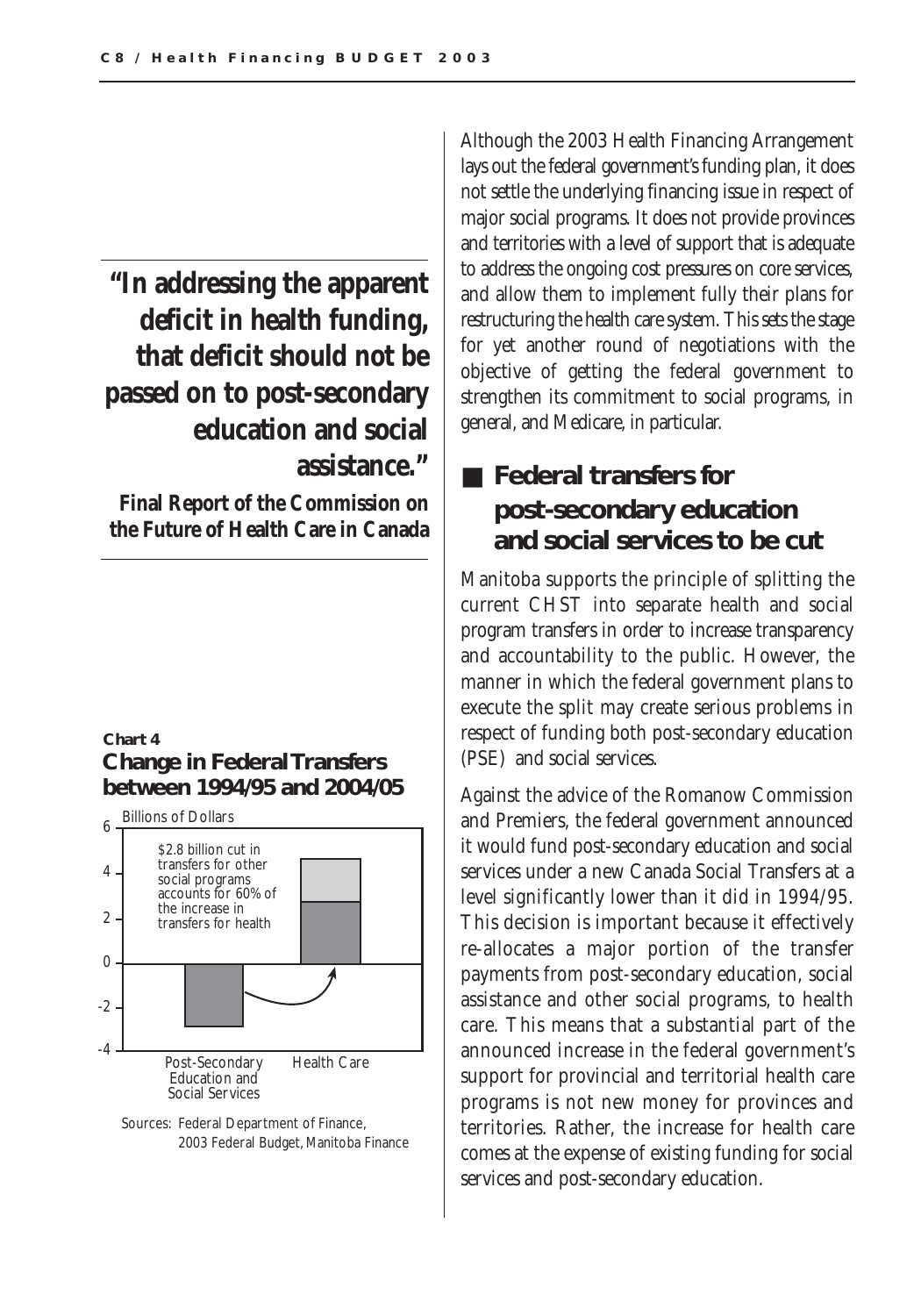In 1994/95, prior to the introduction of the CHST, the federal cash transfer in respect of health care was \$8.1 billion. In its 2003 Budget, the federal government announced that when it introduces the CHT in 2004/05, health will receive \$12.7 billion, an amount \$4.6 billion higher than in 1994/95. At the same time, when it introduces the CST, funding for post-secondary education and social services will be set at a level of \$7.8 billion, an amount \$2.8 billion less than in 1994/95. Chart 4 illustrates that almost 60% of the increase in federal support for health care comes at the expense of its commitment to social services and post-secondary education. This action significantly undercuts the value of the announced increases in funding for health care, and represents a significant and imminent problem for provincial and territorial governments.

The drastic reduction in federal financial support for post-secondary education and social services takes place over the same timeframe as program costs are projected to have risen appreciably. Based on cautious assumptions, it is estimated that the cost of these programs will be about \$5.2 billion higher in 2004/05 than in 1994/95. Not only will there be no increase in federal funding to assist with the burden of need in these areas, but the federal government will actually be offloading on to provincial and territorial governments an additional cost burden of \$2.8 billion. As Chart 5 shows, the bottom line is that, compared to 1994/95, provinces and territories will face an increase of \$8 billion in costs by 2004/05, over one-third of which is as a direct result of the way in which the federal government is establishing the base amount for the CST.

The pattern of declining federal support for postsecondary education and social services (in the face of growing expenditure pressures) found in the federal projections, parallels the situation in which declining federal support led to the current crisis in health care in Canada.

#### **Impact of CST Implementation, 2004/05 Compared to 1994/95 Chart 5**



Sources: Federal Department of Finance, 2003 Federal Budget, Manitoba Finance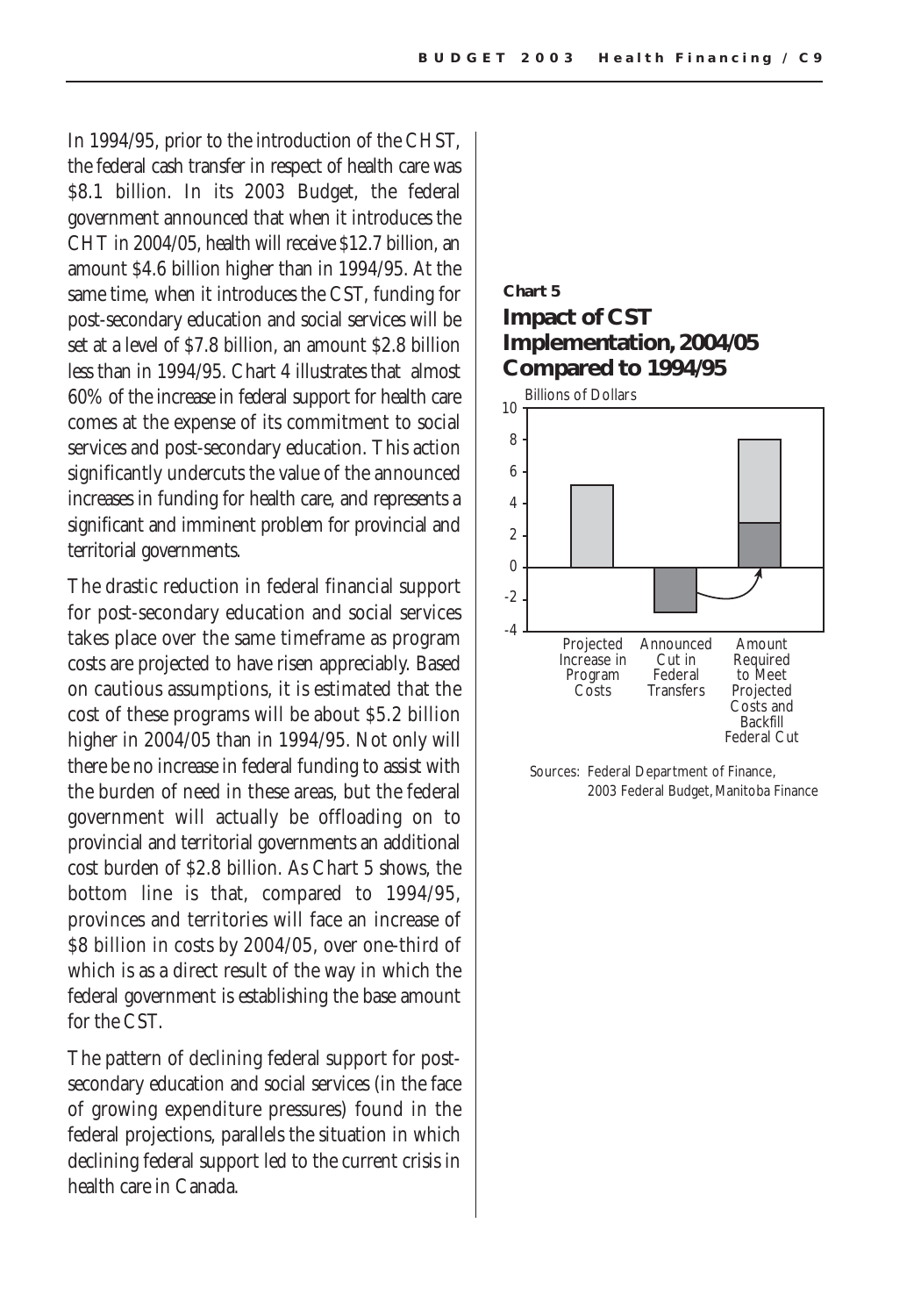**"With the current fiscal regimes in place, the vertical fiscal imbalance will widen in the future, as only the federal government has the financial capacity to pay down its debt or implement new initiatives such as tax cuts and new discretionary program spending. In contrast, the provinces and territories will have no leeway to implement new policy initiatives over the next two decades." Conference Board of Canada,**

*Vertical Fiscal Imbalance: Fiscal Prospects for the Federal and Provincial/Territorial Governments* **(July 2002)**

Although the CST is scheduled to increase once implemented, these modest increases follow a decade in which federal underfunding has been backfilled by provincial and territorial governments. Moreover, the level of federal support that existed in 1994/95 is not restored even in nominal dollar terms. For the federal government to match the share of funding for post-secondary education and social services it provided in 1994/95, it will have to add \$4.3 billion in funding in 2004/05 to the amount announced in its 2003 Budget – \$2.8 billion to get back to its 1994/95 level, and an estimated \$1.5 billion to get back to the same share it provided in 1994/95.

Improvements in health and other social programs tend to reinforce one another. We need a better balance of social and medical services; to achieve better health outcomes and higher levels of investment in students, colleges and universities; to address critical health human resource shortages; and to compete in an increasingly knowledgebased, technologically advanced and global economy.

# ■ **The responsibility-resource imbalance goes unaddressed**

According to the terms of the 2003 Arrangement, the Health Reform and Diagnostic/Medical Equipment Funds are to be used to increase access to a wider range of services. As a result, these Funds will serve to establish a higher spending track for health care in the foreseeable future. While provinces and territories work to improve the quality of, and access to, health care, it remains to be seen whether or not these changes in services and program delivery will help contain expenditure growth in the future.

Most of the new money flowing to provinces and territories is tied to expanded services related to health care reform. Therefore, the 2003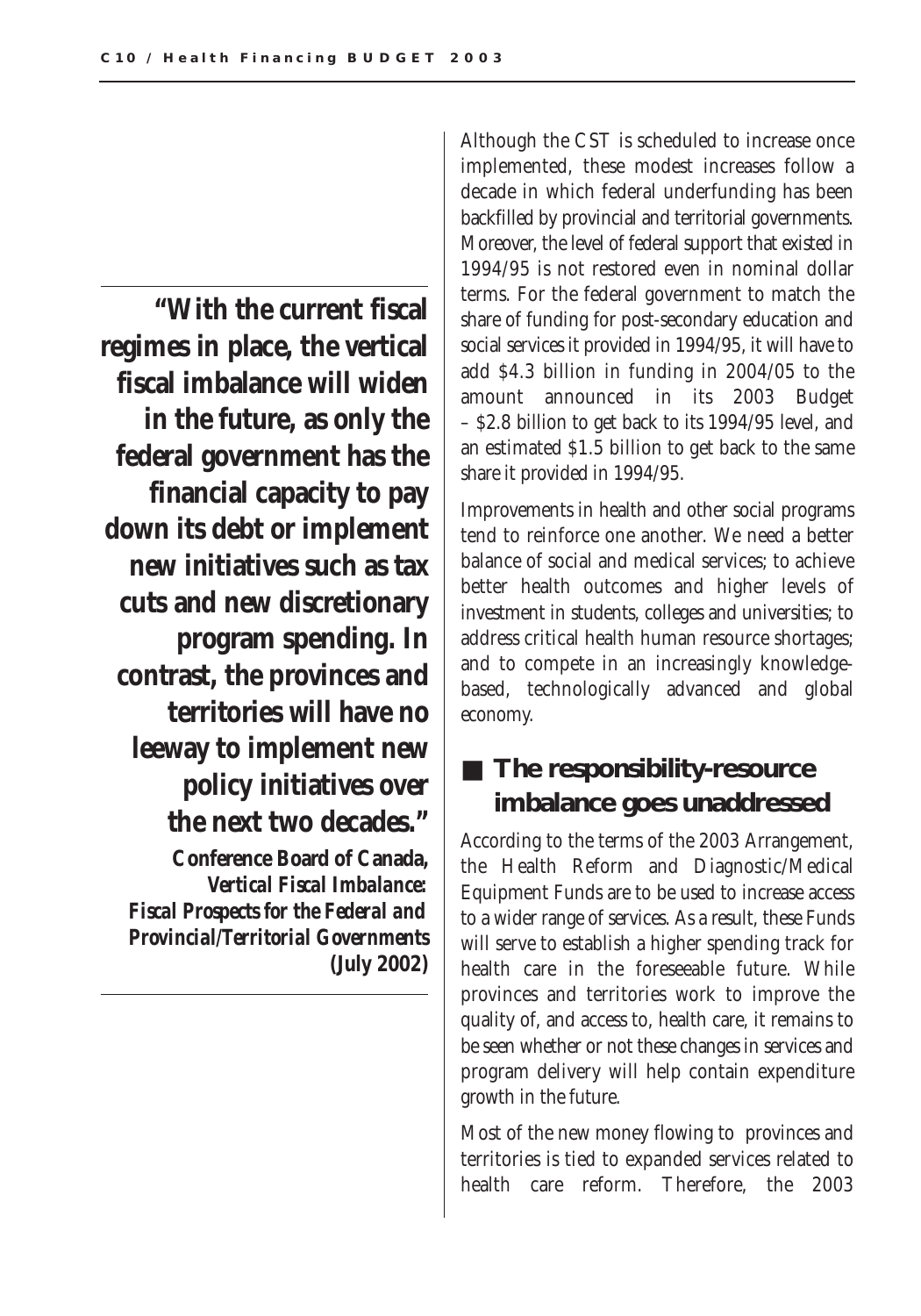Arrangement will do little to address the underlying imbalance between the responsibilities of the two orders of government, to provide services to Canadians and the financial resources required to adequately address them. The CHST Supplements will provide some temporary relief to provinces and territories in addressing existing cost pressures across the range of services they provide. While certainly welcome, these cash supplements do not represent an ongoing commitment by the federal government and, as a result, do not form the basis of a more permanent solution to the resource problem faced by provinces and territories.

Provincial and territorial budgets are expected to continue to be under stress while the federal government enjoys budgetary surpluses. As a result, the responsibility-resource imbalance will worsen.

### ■ Manitoba's position

Manitoba is actively engaged in the process of reforming the public health care system to ensure that it meets the needs of Manitobans, and continues to be a superior alternative to a for-profit private system. In this regard, it is clear that the federal government's funding commitment is not adequate, by half, to effect the transition to a more sustainable system as envisaged by both Commissioner Romanow and Senator Kirby. Given this shortfall, Manitoba recommends that the federal government fully recommit itself to the longer-term financial sustainability of health care and other social programs. It should reconsider adopting the Premiers' proposal for re-establishing a meaningful partnership with them in sustaining these key programs into the future.

Because the CHST split is a year away, the federal government still has an opportunity to avoid the major problems caused by its proposed funding for the CST. While provinces and territories continue to have issues with respect to the overall funding level of the CHT, the federal government should ensure

**"Much of the money available in the Health Reform Fund will be back-loaded toward the end of the term of the 2003 accord. This may end up delaying needed reform in many areas."**

**"Change will still occur, but it should be understood, it will occur more slowly than should be the pace, ideally, that Canadians and the system demands."**

**Hon. Roy Romanow testifying to the House of Commons Standing Committee on Health, April 2, 2003**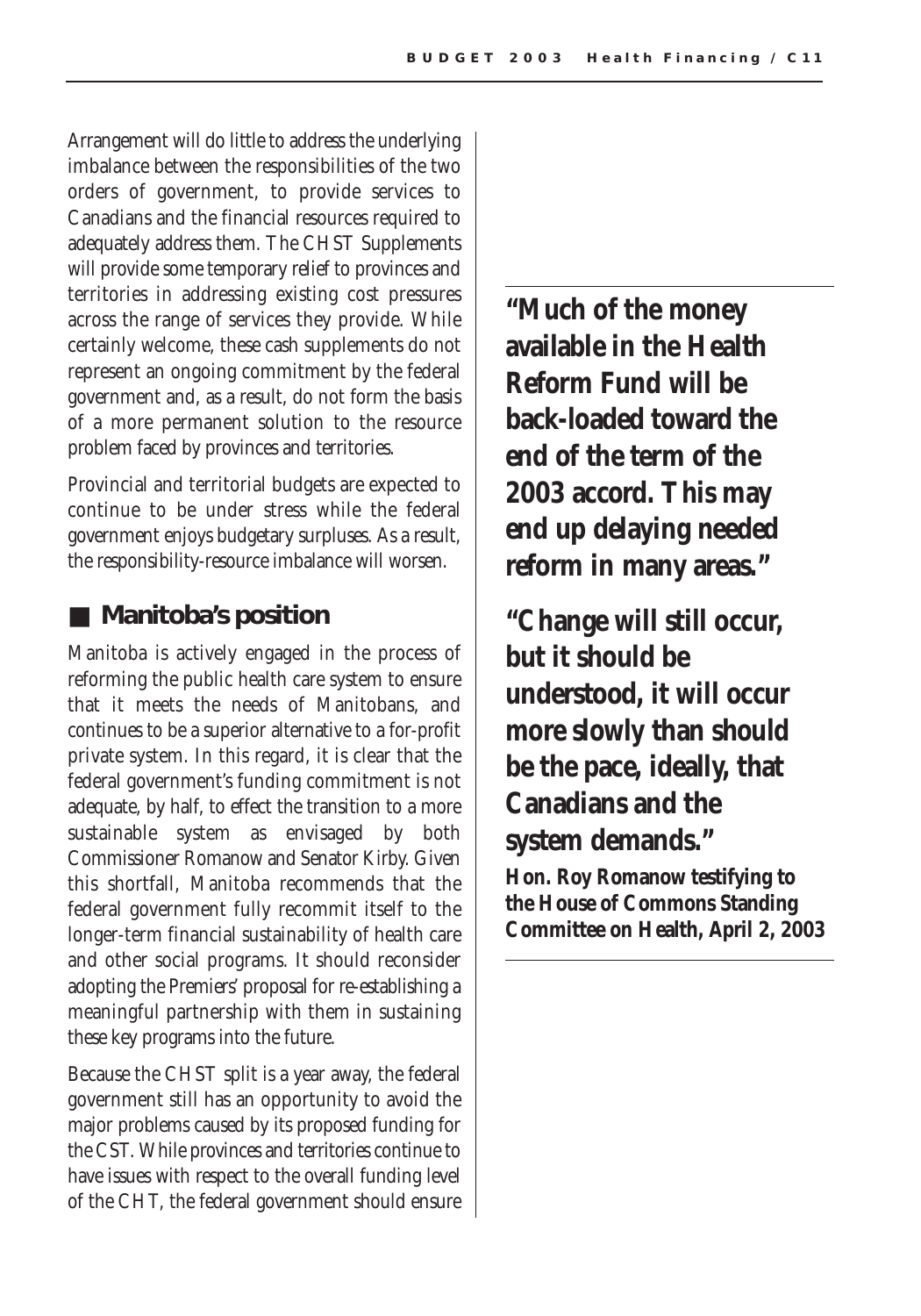that increases to the health component not come by way of reductions in the social program component of transfers. Provinces and territories should not again have to backfill for a huge de facto cut in federal transfers for post-secondary education and social services.

Manitoba recommends that when the federal government implements the new CST on April 1, 2004, it be established at a level that restores the same federal share of program funding that existed in 1994/95, prior to the cuts in cash transfers for major social programs.

In addition, Manitoba supports the federal provision to "roll over" the Health Reform Fund into the CHT in 2008/09. Manitoba proposes that the federal government consider doing the same with the Diagnostic/Medical Equipment Fund. Rather than allowing it to expire, the federal government could "roll over" funding into the CHT in 2006/07 to help provinces and territories defray ongoing operating and staff training costs.

#### ■ **Conclusion**

While the CHST Supplements announced in the 2003 Health Financing Arrangement provide some short-term relief to provinces and territories struggling with cost pressures in health and other social programs, the federal contribution still falls far short of what is required to assure sustainability into the future. Moreover, the amounts targeted for health care reform fall short of even the modest amounts recommended by both federal health care reports. Manitoba remains concerned that the amounts available for reform will not be sufficient to transform the system, and that there are numerous issues yet to be addressed.

The announced measures fail to resolve the issue of an adequate federal partnership in funding major social programs. Future federal funding commitments, specific to the CHT and CST, are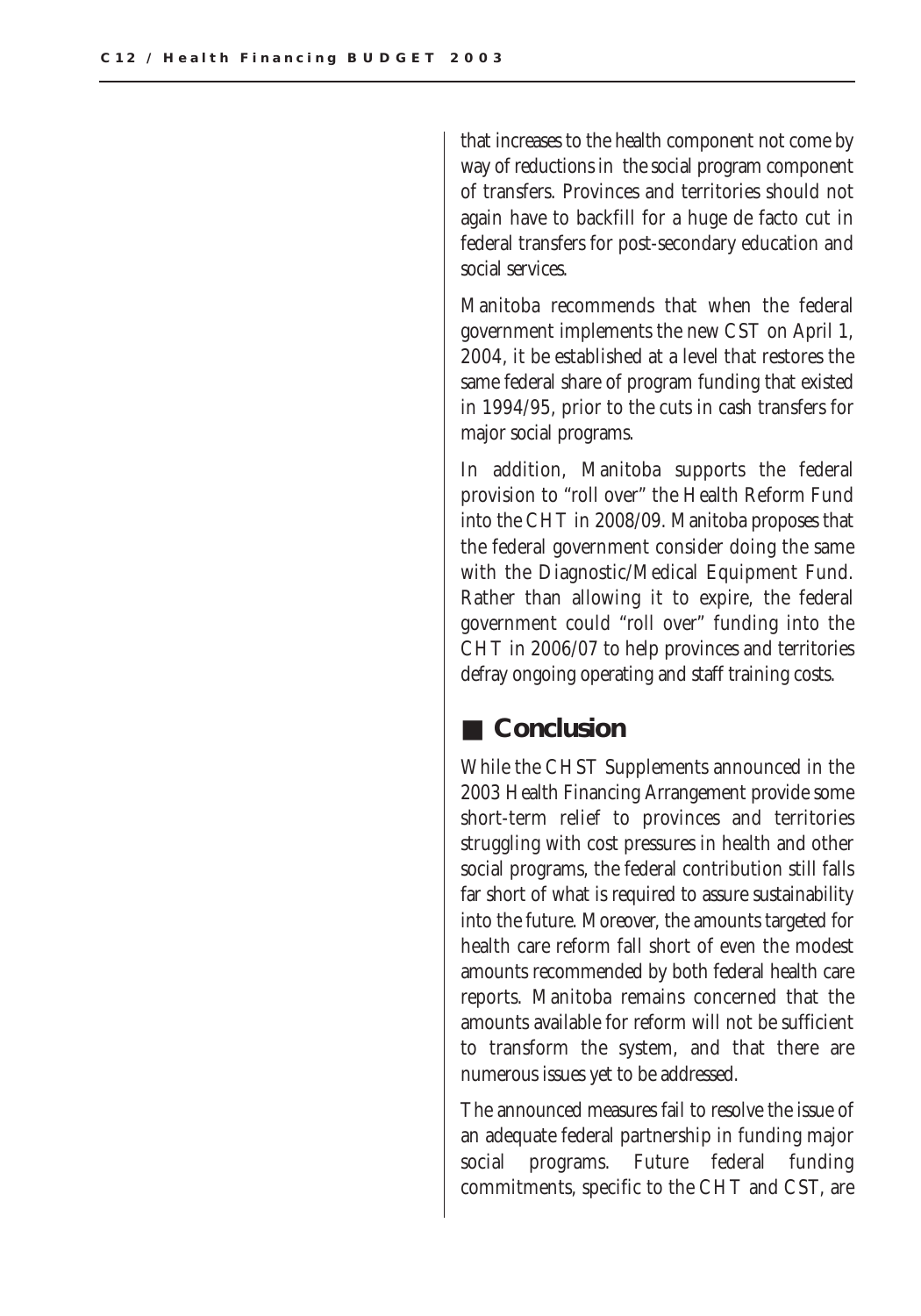inadequate under the current plan. Canadians want their federal and provincial governments to work together to build and fund effective health, education and social programs, which reflect their values and their priorities, meet their needs and are financially sustainable into the future.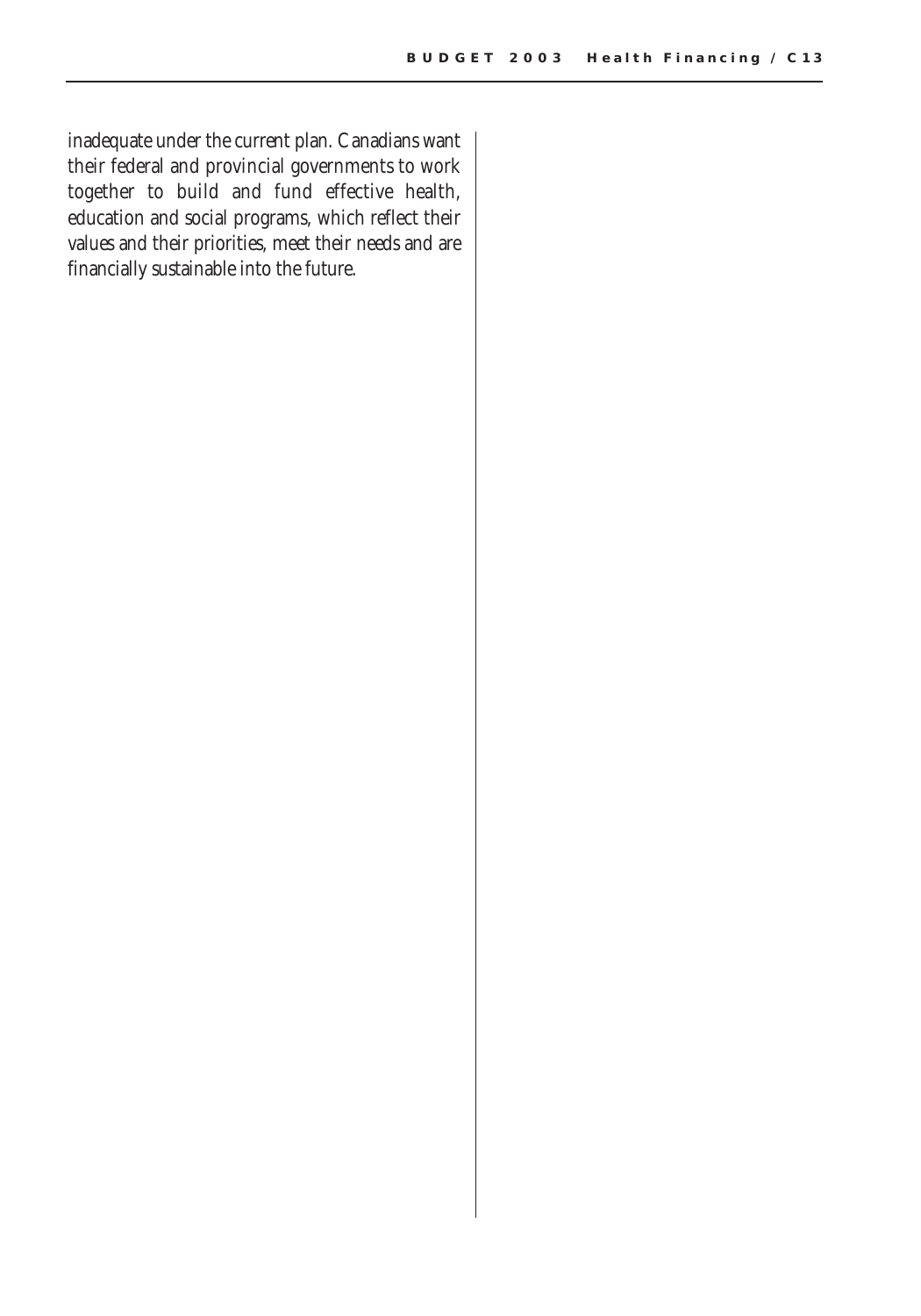# **Appendix A:**

# **Details of the 2003 Health Financing Arrangement**

|                             | 2003<br>/04           | 2004<br>/05 |     | 2005 Total<br>/06 3 Year |                                                           | 2006<br>107           |     | 2007 Total<br>/08 5 Year |
|-----------------------------|-----------------------|-------------|-----|--------------------------|-----------------------------------------------------------|-----------------------|-----|--------------------------|
|                             | (Billions of Dollars) |             |     |                          |                                                           | (Billions of Dollars) |     |                          |
| CHST Increase               | 0.7                   | 1.3         | 1.9 |                          | 3.9 Previously Announced                                  | 2.5                   | 3.1 | 9.5                      |
| <b>Additional CHST</b>      |                       | 1.0         | 0.5 |                          | <b>2.5</b> For Existing Programs                          |                       |     | 2.5                      |
|                             |                       |             |     | 2.0                      |                                                           |                       |     | 2.0                      |
| Diagnostic/Medical          |                       | 1.5         | 3.5 |                          | $6.0$   \$7.5 billion - Half of<br>Romanow's \$15 billion | 4.5                   | 5.5 | <b>16.0</b>              |
| Equipment Fund 0.5          |                       | 0.5         | 0.5 |                          | 1.5 recommendation                                        | 0.0                   | 0.0 | 1.5                      |
| New Funding for             |                       | 3.0         |     | 4.5 12.0                 | <b>New Funding to</b><br><b>Provinces/Territories</b>     | 4.5                   |     | 5.5 22.0                 |
| Information Technology 0.2  |                       | 0.2         | 0.2 | 0.6                      | Goes to Canada Health<br>Infoway Inc.                     | 0.0                   | 0.0 | 0.6                      |
|                             |                       | 0.1         | 0.2 | 0.4                      | Goes to Canadian<br>Foundation for Innovation             | 0.1                   | 0.0 | 0.5                      |
| Direct Health               |                       |             |     |                          |                                                           |                       |     |                          |
| Arrangement Initiatives 0.2 |                       | 0.3         | 0.3 |                          | <b>0.9</b> Direct Federal Spending                        | 0.3                   | 0.3 | 1.6                      |
| Federal Health Priorities   | 0.3                   | 0.3         | 0.3 |                          | <b>0.8</b> Federal Budget Priorities                      | 0.2                   | 0.3 | 1.3                      |
| First Nations Health 0.2    |                       | 0.2         | 0.3 | 0.7                      |                                                           | 0.3                   | 0.3 | 1.3                      |
| <b>Total Federal</b>        |                       |             |     |                          |                                                           |                       |     |                          |
|                             |                       | 5.4         |     | 7.7 19.3                 |                                                           | 8.0                   | 9.5 | 36.8                     |

\* The Additional CHST Supplement of \$2 billion in 2003/04, included in the total, will be made available to provinces and territories if "the Minister of Finance determines during the month of January that there will be a sufficient surplus above the normal contingency reserve to permit such an investment."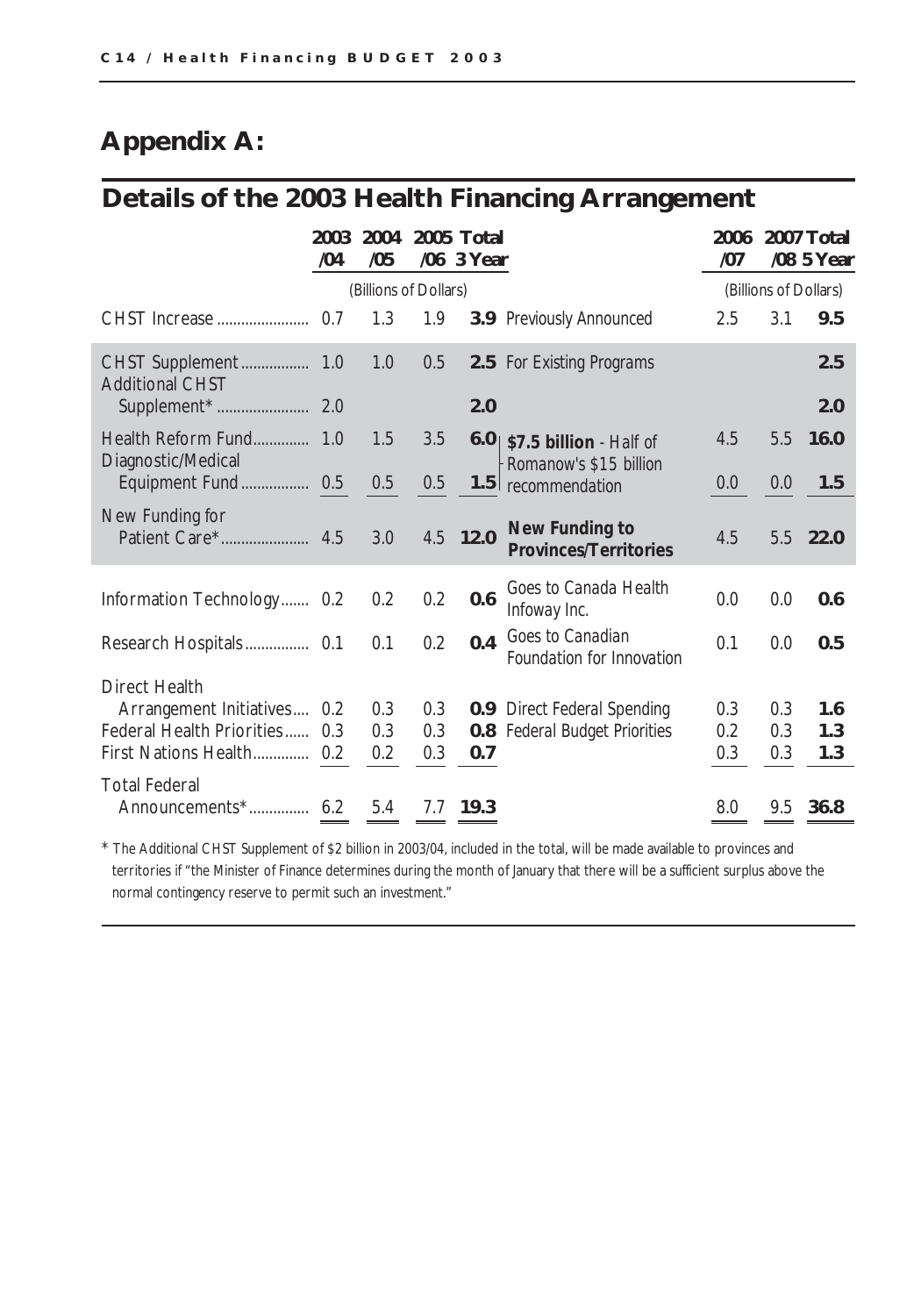### **Appendix B: History of Federal Support for Major Social Programs**

In the 1950s and 1960s, the federal, provincial and territorial governments were partners in forging health and other social service programs in Canada. Programs for hospital and physician services, post-secondary education support and social services were all implemented and expanded in partnership, with the federal government usually providing about 50% of the costs. In some instances, as with post-secondary education and support to less affluent provinces, the federal share exceeded 50%.

As new services were added to the original cost-shared programs, provinces wanted greater flexibility in order to achieve greater efficiencies, while the federal government wanted to reduce its exposure to rising costs. The Established Programs Financing Arrangement (EPF) replaced the health and postsecondary education programs, while the Canada Assistance Plan (CAP) for social services remained cost-shared between the federal and provincial governments. Roughly half of the federal share for EPF programs was added to the provincial share, by way of the federal government vacating tax room. Eventually, the combination of federal cash plus tax room was delivered in a formula that recognized the different tax capacities of provinces and offset them to provide equal per capita transfers. The total of the cash plus tax was to grow at the rate of GDP, providing adequate growth in revenue for the provinces, and affordability for the federal government.

In the 1980s and early 1990s, the federal government began to further reduce its commitment to these essential public services – first through reducing the growth rate of transfers and then through caps on its expenditures. This federal withdrawal culminated in 1996/97 when EPF and CAP were collapsed into the Canada Health and Social Transfer (CHST), and federal support was cut drastically. Within three years of the implementation of the CHST, annual cash